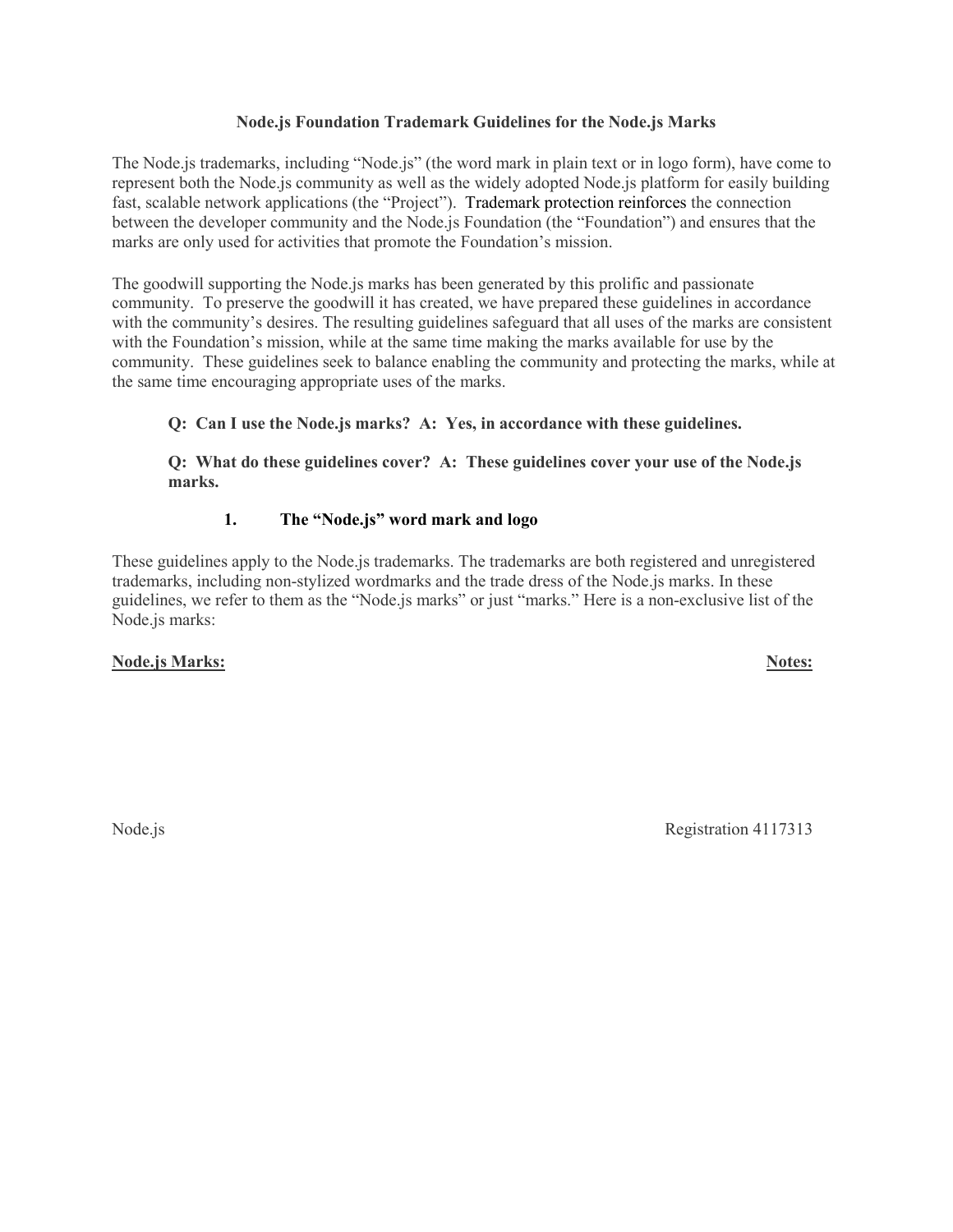



# **2. "Use" of the Node.js marks**

These guidelines apply whenever you want to use a Node.js mark. If you comply with these guidelines, you have permission for use of the marks in many situations without the need for any other right or license. **These guidelines also provides guidance for some uses that will require specific permission or a license.**

### **3. "You"**

These guidelines apply to "you" if you want to use the Node.js marks and explains how you may use them. You may be a member of the Node.js developer community or an unrelated individual or organization. The Node.js Project includes everyone who contributes to the Foundation to further the Foundation's mission. These contributors are the core of the movement. Accordingly, community members are free to use the Node.js marks to identify Node.js Foundation code and for Foundation community-focused events, as well as Foundation outreach work.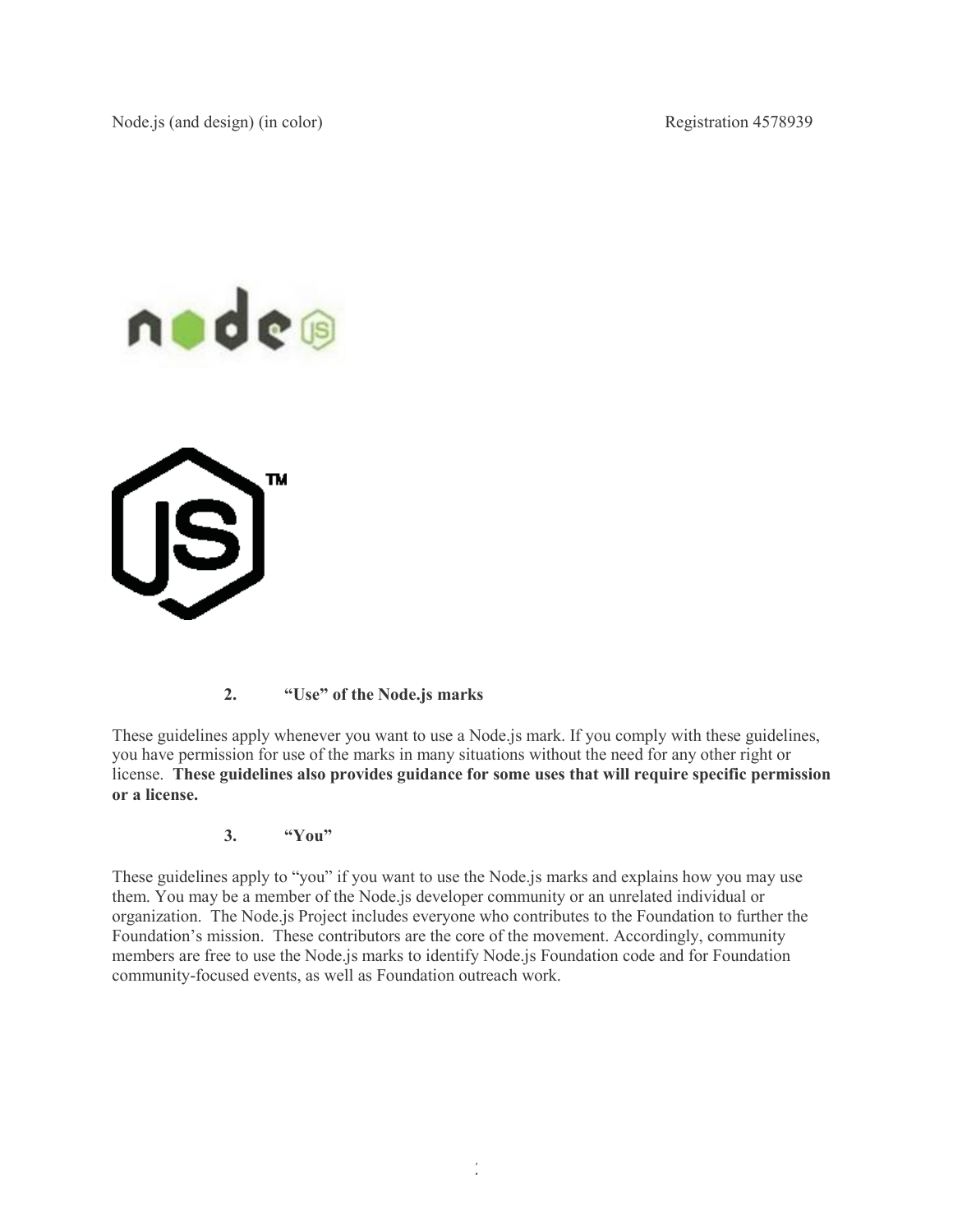### **Q: What rules do I have to follow if I want to use the Node.js marks? A: In all situations you have to comply with the following common trademark practices.**

## **4. Visual guidelines.**

Follow the Foundation's [visual identity guidelines](https://nodejs.org/static/documents/foundation-visual-guidelines.pdf) whenever you use the marks.

### **5. Proper form**

You may use the wordmarks as a proper name (e.g. "Node.js is great") or as an adjective (e.g. "the Node.js project is awesome"). These are examples of a "fair use" of a trademark. Generally, anyone can use another's trademark if the use refers to the trademark in a factual manner, using only so much of the trademark as is necessary to identify that product or service, and in using the trademark, the user must not imply sponsorship or endorsement by the actual trademark holder.

The following are a few examples of permitted fair use of the Node.js Trademarks:

- "I recommend (or don't recommend) Node.js for your business."
- "This is the graphic logo for Node.js software."
- "This conference will be about my experiences with Node.js."
- Mere reference to Node.js in a blog, article, paper, etc.

You may only use Node.js wordmarks in their full form and properly capitalized (e.g. "Node.js"). You may not abbreviate them or combine them with other words (e.g. not "FooNode.js" or "N.js"). Avoid any use that might be misleading.

It is important that the Node.js marks are not misleadingly used to market others' products because that will confuse users. For example, you should not display the Node.js logo more prominently than your own logo or name. It's helpful to always have a proper separation between your organization's name and logo and any Node.js marks. Users should clearly see that the organization's products or services are provided by that organization rather than the Foundation.

## **Q: Does the Node.js Foundation Own the Node.js marks? A: No, the Node.js Foundation does not own the registered Node.js marks, but the Foundation has full authority to authorize your use of the Node.js marks consistent with these guidelines.**

Joyent, Inc. acts as a Trademark steward for the Node.js word mark and logo. When reasonable, please include this notice when you use a mark outside of the Foundation:

Node.js is a trademark of Joyent, Inc. and is used with its permission. We are not endorsed by or affiliated with Joyent."

The notice should appear near the first use of Node.js.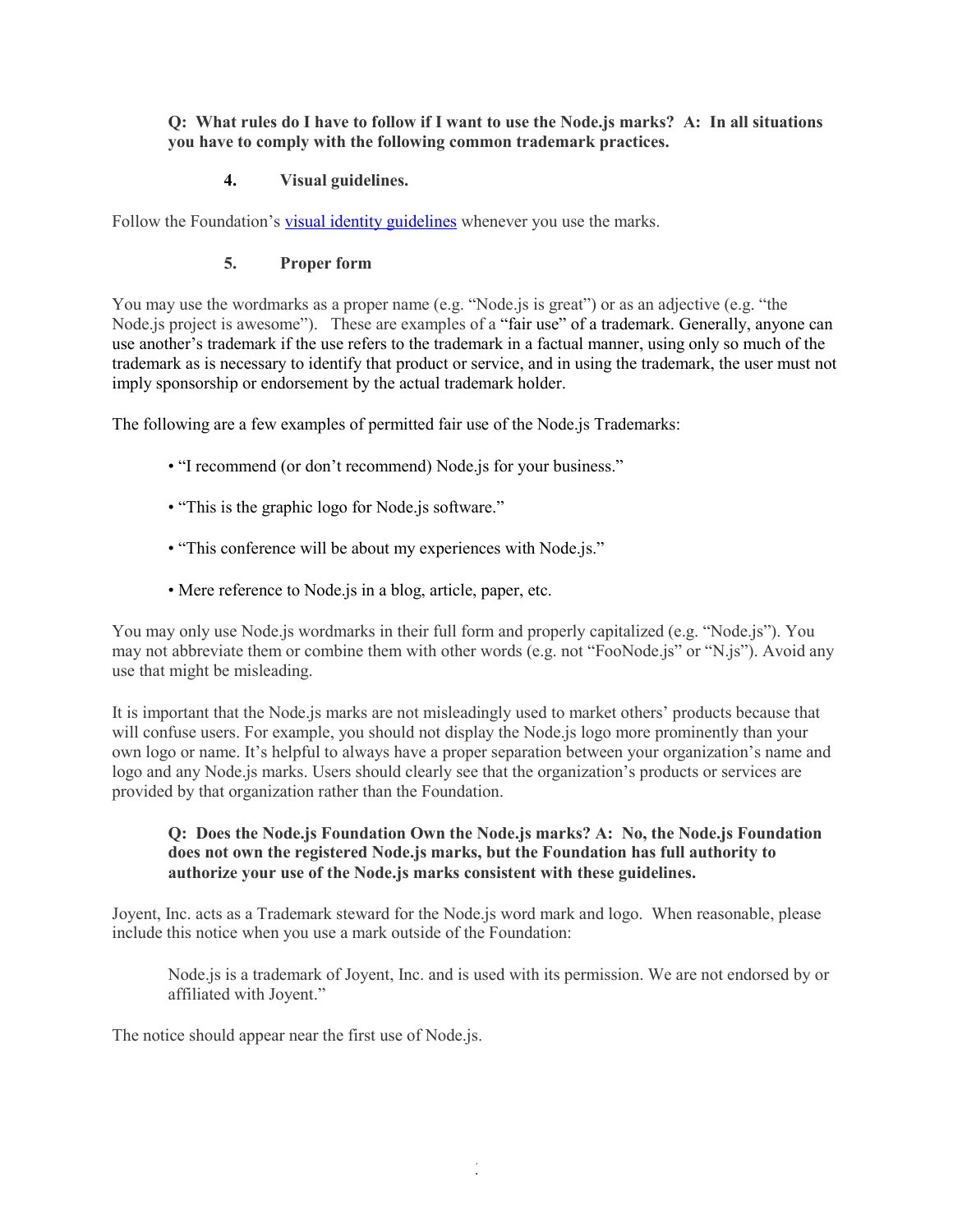### **Q: When may I use the Node.js marks without asking for permission? A: You may use the mark without asking for permission in any of the following contexts.**

# **1. Refer to the Node.js Foundation ("fair use")**

You may, of course, use Node.js as a word mark or as a logo on the Node.js Foundation website or to refer to the Project, the Foundation or to the Foundation's code base or community.

You may also use the trademarks for educational or other events that promote the Foundation's mission or recruit new volunteers, such as hackfests or user conferences, as long as you comply with any code of conduct or other guidelines, [including the Node.js Foundation guidelines,](https://nodejs.org/foundation/) adopted by the community for such events. For example, you can put the Node.js logo on banners and posters that will be used at a Node.js meeting that you have organized. But you may not sell merchandise or use the marks in any manner relating to fundraising without permission, beyond any charges that will help you to recoup the expenses associated with hosting the event itself.

You may use the non-stylized wordmarks (e.g. "Node.js") to refer to the Foundation or to accurately identify the Project or Foundation as the source of materials. For example:

- "I am a contributor to Node.js."
- "I think Node.js is extremely useful code."
- "I started with code from Node.js, but I modified it in all the following ways:"

But please don't use the Foundation name to imply endorsement by or affiliation to the Foundation.

# **2. Links to the Node.js Foundation**

You may use Node.js or the Node.js logo on your website as a hyperlink to the home page of the Node.js Foundation. Please make sure any use of the marks follow the Visual Identity Guidelines. For example, the marks may be resized, but not modified in any other way. And remember that you must avoid any use that implies any endorsement of you or your site or otherwise by the Foundation. The Foundation may in the future define specific image files to use for these use cases.

# **3. Make your own branded items**

You may create things with the marks for your own use. These can be t-shirts, caps, desktop wallpapers, and even cakes! But please make sure that your design follows the [Visual Identity Guidelines.](https://nodejs.org/static/documents/foundation-visual-guidelines.pdf) Keep in mind that you are not allowed to sell branded items with the Node.js marks except as explained in the next paragraph.

If you create products that include the Node.js code received from the Foundation or that interoperate with the Node.js code, you may use the Node.js marks to indicate that the products are based on or are compatible with the Node.js code. However, you may not state or imply that the Foundation or Joyent endorses or otherwise approves your products.

4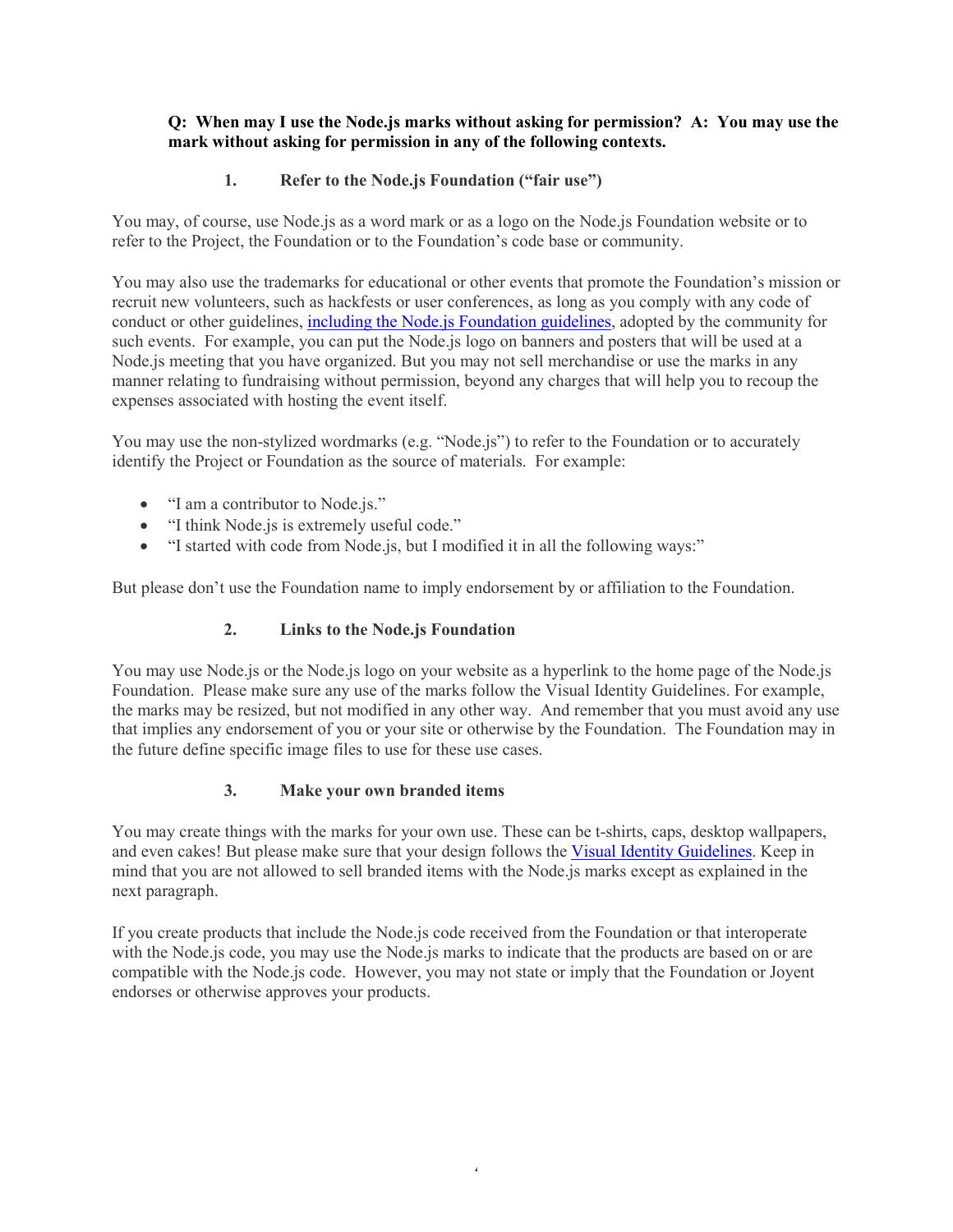### **Q: When do I have to ask permission to use the Node.js marks? A: You must ask permission for any use not expressly provided for above. The following are examples of uses that will require you to obtain permission in advance.**

All uses that are not expressly allowed under these guidelines require that you request permission in advance by sending a request to trademark@nodejs.org. This section discusses only the most common uses that require express permission.

## **1. Domain names**

You need permission to register or use a domain name that contains a Node.js mark in it. Please don't register a domain that looks or sounds similar to a Node.js or includes a misspelled Node.js mark as that can confuse community users.

# **2. Events and conferences**

You need express permission if you plan to host a public commercial event or a conference that uses a Node.js trademark other than a community meeting for which there is no charge (aside from charges to recoup meeting costs only). Node.js Foundation community meetups, events, or user group meetings should be open to the Node.js community and for the Node.js community. For example, you may not use the marks to host an event limited to your customers and partners.

Please send the following information to  $\frac{\text{trademark}(a) \text{node} \cdot \text{log} \cdot \text{log} \cdot \text{log} \cdot \text{log} \cdot \text{log} \cdot \text{log} \cdot \text{log} \cdot \text{log} \cdot \text{log} \cdot \text{log} \cdot \text{log} \cdot \text{log} \cdot \text{log} \cdot \text{log} \cdot \text{log} \cdot \text{log} \cdot \text{log} \cdot \text{log} \cdot \text{log} \cdot \text{log} \cdot \text{log} \cdot \text{log} \cdot \text{log} \cdot$ otherwise use a Node.js trademark in association with an event that is not a community meeting, meetup or group meeting:

- 1. What is the proposed title of the event?
- 2. Who is hosting, sponsoring, or coordinating the event?
- 3. Are there any fees for attending the event, or will sponsorship fees be collected?
- 4. Include contact information for the person organizing the event.
- 5. Is the event organized exclusively for Node.js contributors? Are there any restrictions on who may attend from the Node.js community?
- 6. What is the topic of the event?
- 7. The location, date, and duration of the event.
- 8. Include handouts, examples, mockups, or other descriptions of the proposed use.

If you receive permission, it will only apply to that specific event, and will not carry forward to additional events or successive holdings of the same event. You will have to inquire for a new license if you intend to host another event that is not explicitly allowed in the first paragraph of this section.

### **3. Publications**

You need a trademark license if you want to use a Node.js mark in a publication in any way that is not fair or nominative use under U.S. trademark law or other applicable foreign laws. One example of a use that requires a license would be a monthly subscription digital magazine named "Node.js Monthly". Please send your request to [trademark@nodejs.org](mailto:trademark@Joyent.com) to seek permission for use of Node.js in a publication.

If you receive permission, it will only apply to that specific publication, and will not carry forward to additional publications.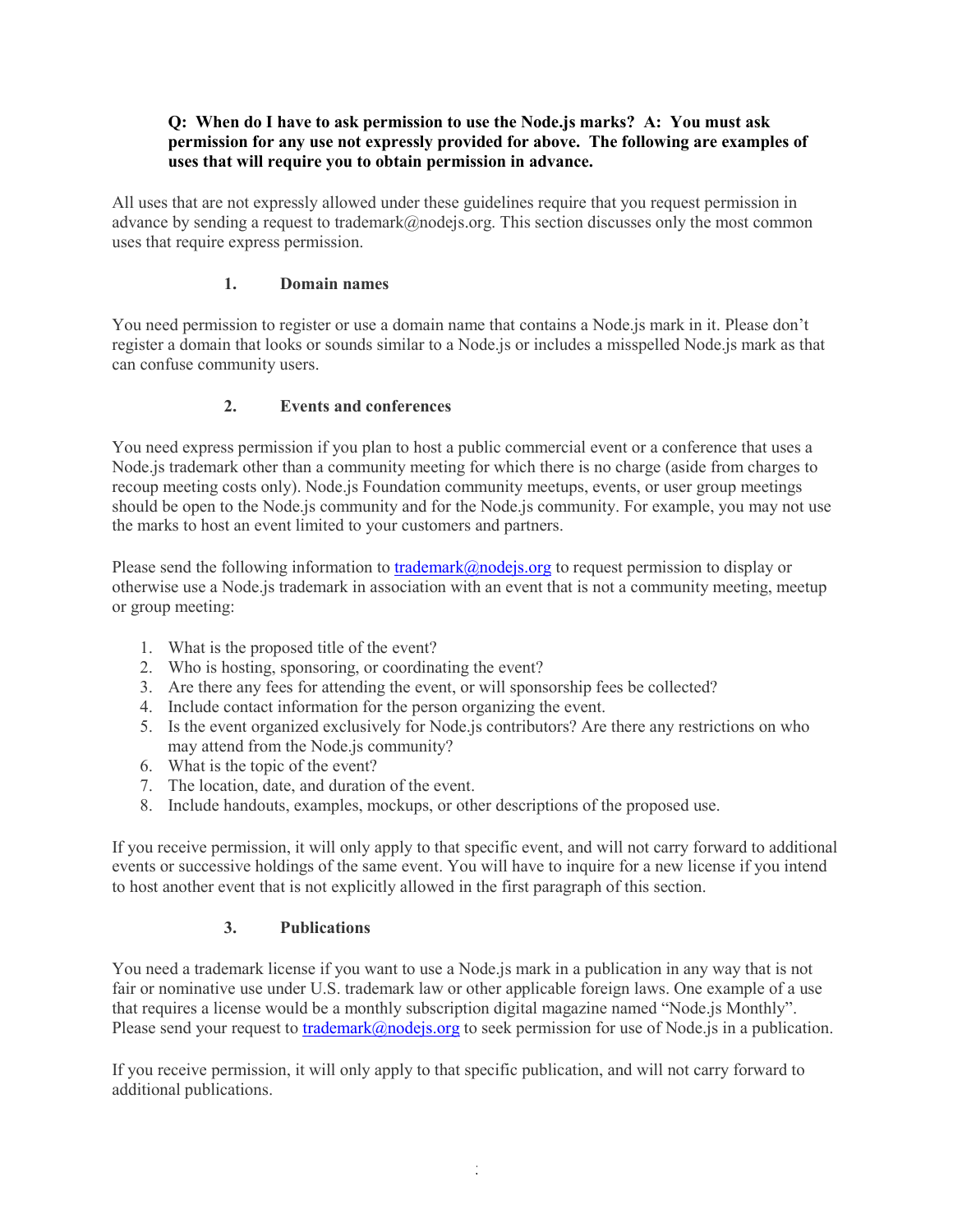# **4. Commercial merchandise**

You must also request permission to make merchandise with the Node.js for commercial use (if you plan to give away merchanise in connection with an event, we would not consider that to be a commercial use).

## **Q: Are there uses of the Node.js marks that are always prohibited? A: You may ask permission for any use not expressly provided for in these guidelines. The following are examples of uses that must be avoided.**

# **1. Misleading mirrors and mimicking sites**

Please don't create a website that mimics the 'look and feel' of the Foundation's website. If you have a good reason to create a mimicking site, please contact us at [trademark@nodejs.org.](mailto:trademark@nodejs.org)

If you create a mirror, make sure to comply with the relevant licenses for the content. Please don't use the Node.js marks in a mirror of the Foundation's website.

### **2. Misrepresentation**

When you use a Node.js mark, do not create the impression that your use is in any way endorsed, sponsored by, or part of the Foundation. This section also applies when you are granted express permission by us to use a mark in a certain way.

### **3. Abusive uses**

We may revoke the right to use the Node.js marks under these guidelines at any time by providing notice in any manner if we determine that a trademark use is inconsistent with the Foundation's mission or could harm community members or the Node.js Foundation.

# **Q: What should you do if you are concerned about someone else's use of the Node.js trademarks? A: You should report your concerns in an email to trademark@nodejs.org.**

Fighting trademark abuse is very important. We put a lot of effort into enforcement because we want to protect the valuable trademark rights the Project and Foundation have created. If you see a mark being used in any way that could be inappropriate, please tell us! Just send an email to [trademark@nodejs.org.](mailto:trademark@nodejs.org) We really appreciate your help!